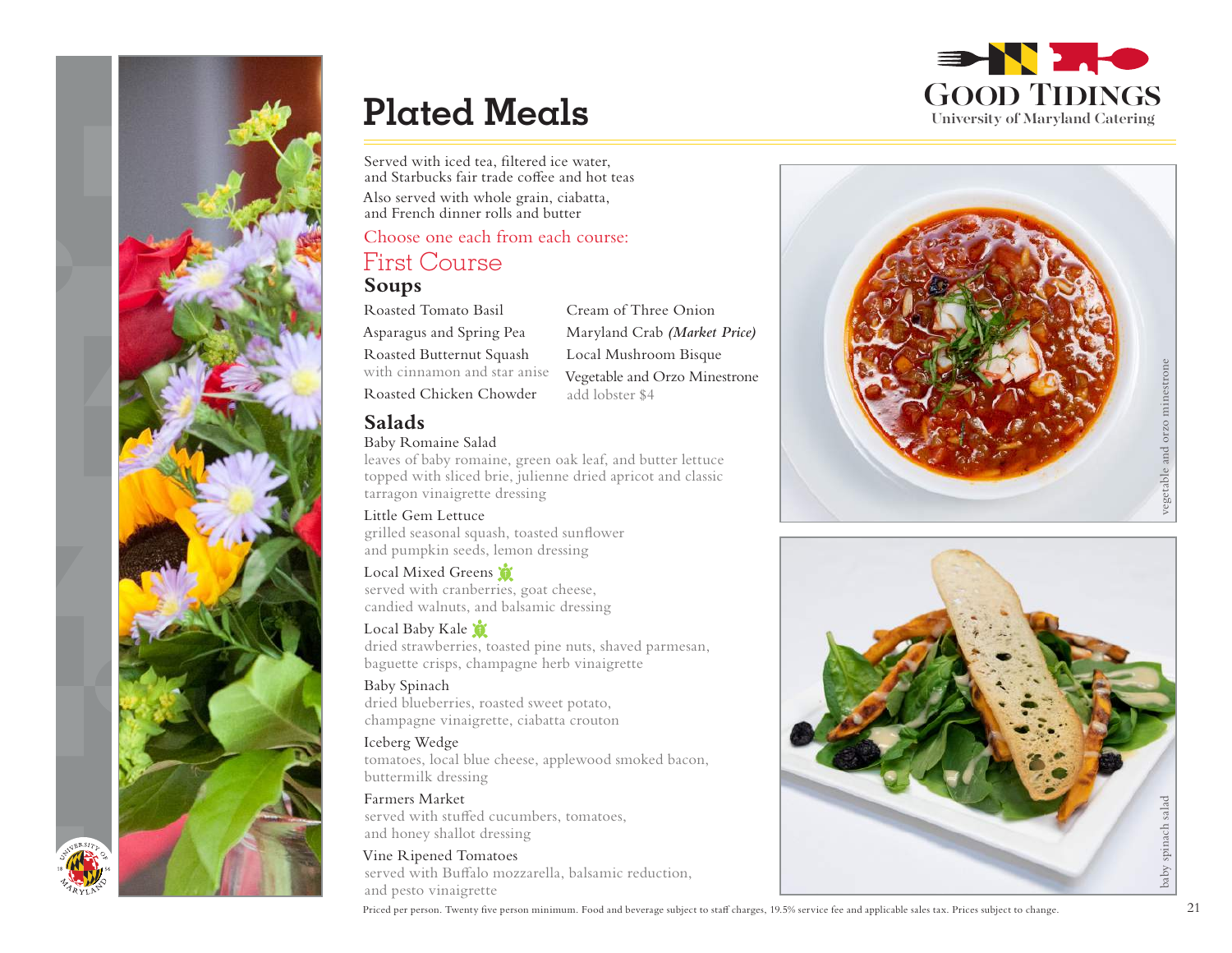



## Second Course

## **Vegetarian Entrées**

Beet Wellington 23.95 served with tomato coulis

Roasted Vegetable Risotto 23.95 served with sautéed mushrooms and roasted tomatoes

Traditional Yellow Curry 23.95 served with zucchini, squash and basmati rice

Porcini Stuffed Gnocchi 23.95 served with roasted mushrooms and a rich mushroom broth

Spinach Fettucine 23.95 served with house-made eggplant Bolognese, vegan parmesan cheese

Samosa Chaat 23.95 classic potato and pea samosa served on a bed of stewed chickpeas, cilantro chutney and tamarind chutney

## **Cold Salad Entrées**

Classic Cobb served with bacon, eggs, tomatoes, balsamic dressing

- with chicken 23.95
- with shrimp 25.95
- with salmon 25.95

## Classic Caesar

served with ciabatta croutons and parmesan cheese

- with chicken 23.95
- with shrimp 25.95
- with salmon 25.95

## Classic Niçoise

served with olives, haricot verts, hard boiled eggs, tomatoes, boiled new potatoes, vinaigrette

- with chicken 23.95
- with tuna 25.95
- with salmon 25.95



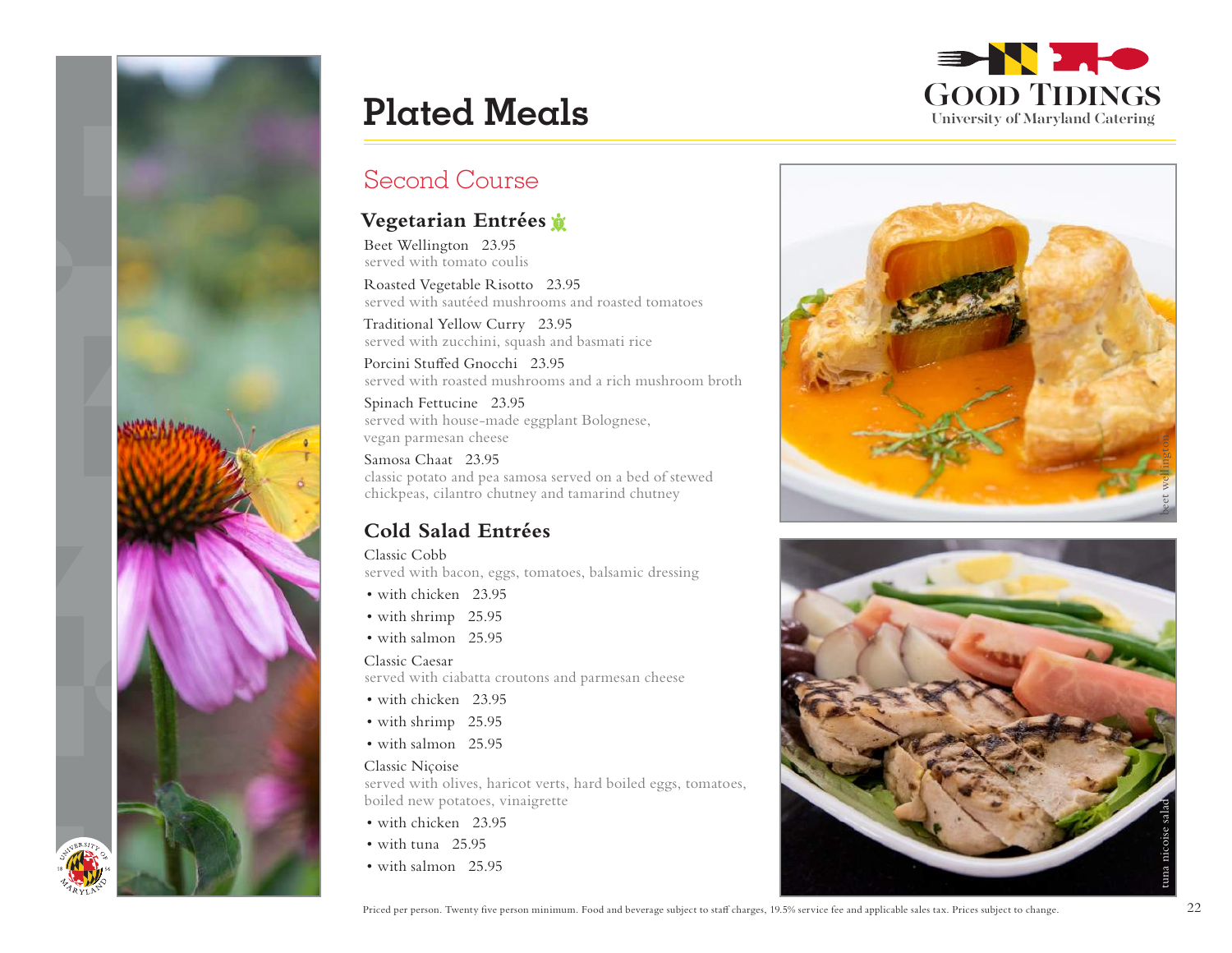

## Second Course continued

## **Entrées**

Roasted Chicken Breast Stuffed with Spinach, Prosciutto, and Gruyère 29.95 Marsala mushroom sauce, saffron basmati rice, fresh seasonal vegetables

Grilled Moroccan Chicken Breast 29.95 tri-color quinoa pilaf, curried cauliflower, roasted roma tomatoes, cucumber-mint yogurt sauce

Seared Chicken Breast 29.95 herbed chicken au jus, vegetable risotto, fresh seasonal vegetables

Grilled Chicken Breast with Peaches 29.95 zinfandel sauce, roasted fingerling potatoes, fresh seasonal vegetables

Boneless Braised Short Ribs 33.95 Yukon gold mashed potatoes, red wine demi glaze, fresh seasonal vegetables

Grilled Filet Mignon 42.95 potato risotto, braised garlic spinach, port wine sauce

Grilled Wye Angus Sirloin 42.95 Italian salsa verde, garlic mashed potatoes, fresh seasonal vegetables

Herb Crusted Salmon 33.95 herb polenta square, lemon buerre blanc, fresh seasonal vegetables

Local Sustainable Hake 34.95 herb polenta square, lemon beurre blanc, fresh seasonal vegetables

Seared Maryland Crab Cake *(Market Price)* herb roasted red bliss potatoes, grilled green and yellow squash, Old Bay rémoulade sauce

Sautéed Catfish Piccata 31.95 tomato buerre blanc, jasmine rice, fresh seasonal vegetables